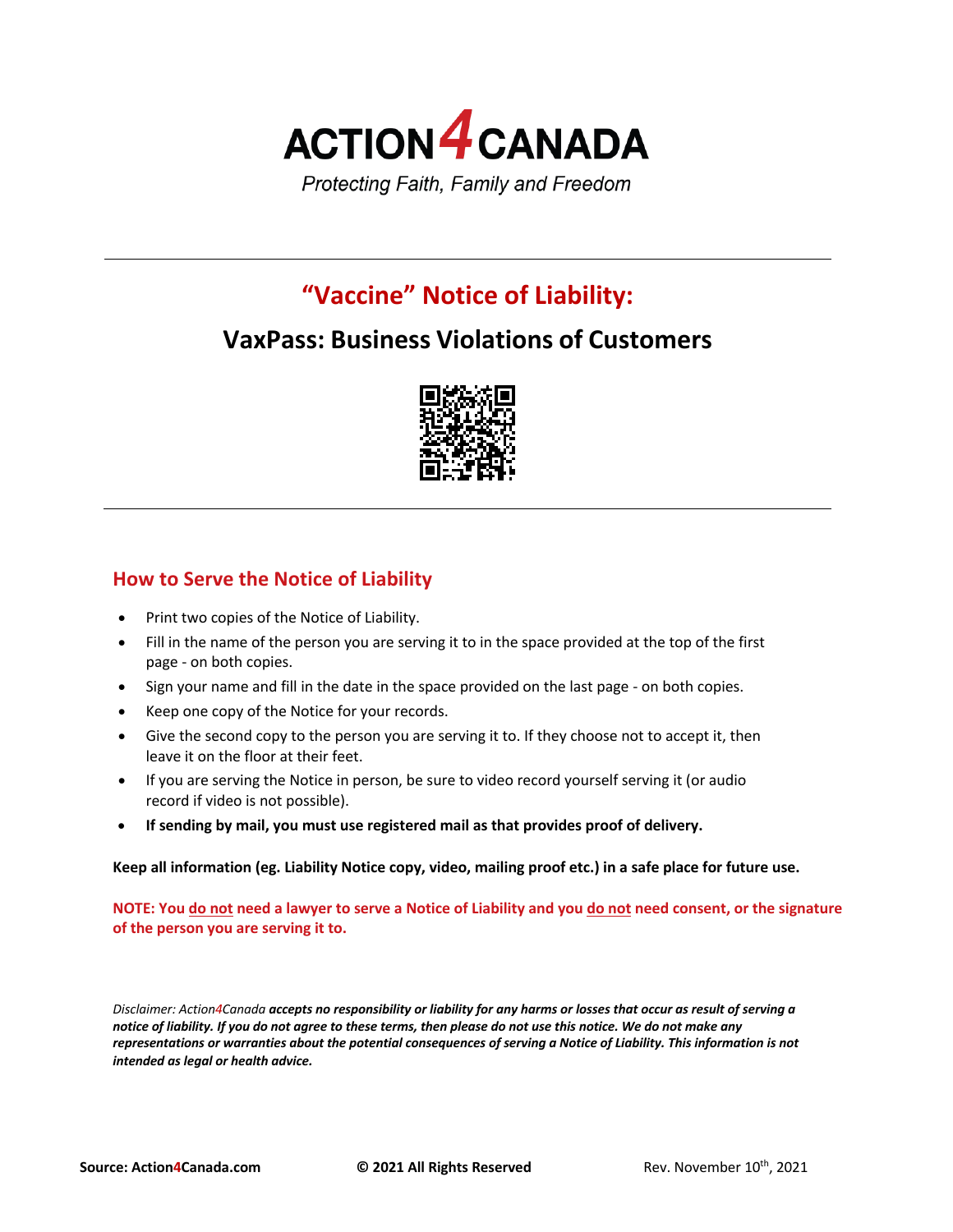#### **VaxPass: Business Violations of Customers**

### **Attn: Business Owner/Franchise/Supervisor/Manager/Staff Member/ Security Guard/Boarding Facility Operator, Etc.**

Name:

This is your official and **personal** Notice of Liability.

## **According to top constitutional lawyer, Rocco Galati, "both government and private businesses cannot impose mandatory vaccinations…"**

I have the right to life, liberty, and security of the person, including the right to access services without discrimination or hardship. Your unlawful actions are in direct violation of the Canadian Constitution, the Coronation Oath, the Charter of Rights and Freedoms, Bill of Rights, the Canadian Human Rights Act and the Universal Declaration of Human Rights. There are no provisions in any orders of any health minister, doctor, or provincial legislation, that can, nor pretend that any measures can, override Charter or other pre-Charter constitutional rights.

Even if the Federal Government had invoked the Federal Emergencies Act, which it has not, that Act states:

AND WHEREAS the Governor in Council, in taking such special temporary measures, would be subject to the Canadian Charter of Rights and Freedoms and the Canadian Bill of Rights and must have regard to the International Covenant on Civil and Political Rights, particularly with respect to those fundamental rights thatare not to be limited or abridged even in a national emergency.

**Vaccination is voluntary in Canada1**. Even if the government attempts to mandate it, there is no law, nor can there be, as it is a violation of Human Rights and International Agreements. Businesses are infringing on human rights and putting themselves personally at risk of a civil lawsuit for damages, and potential imprisonment, by attempting to impose ANY vaccine including the COVID-19 experimental injections on patrons in exchange for services.

### **Canadian Human Rights Act2**

### **Discriminatory Practices Denial of good, service, facility or accommodation**

- 5 It is a discriminatory practice in the provision of goods, services, facilities or accommodation customarily available to the general public
	- (a) to deny, or to deny access to, any such good, service, facility or accommodation to any individual, or
	- (b) to differentiate adversely in relation to any individual, on a prohibited ground of discrimination.

Be advised that businesses, whether private, public, or membership based, are operating under a business licence which is an open invitation to the public. Denying service would be violating the terms of that business licence. The "no shirt, no shoes" argument does not apply in this instance as it is not comparable to enforcing compliance to a "vaccine" which is a medical intervention.

You are unlawfully practicing medicine by facilitating, enforcing, incentivising, and using coercion to insist patrons submit to ANY vaccine including the experimental gene therapy injections for COVID-19, commonly referred to as "vaccines."

<sup>1</sup> https://web.archive.org/web/20080414131846/http://www.phac-aspc.gc.ca/publicat/ccdr-rmtc/97vol23/23s4/23s4b\_e.html

<sup>2</sup> https://laws.justice.gc.ca/eng/acts/H-6/page-1.html